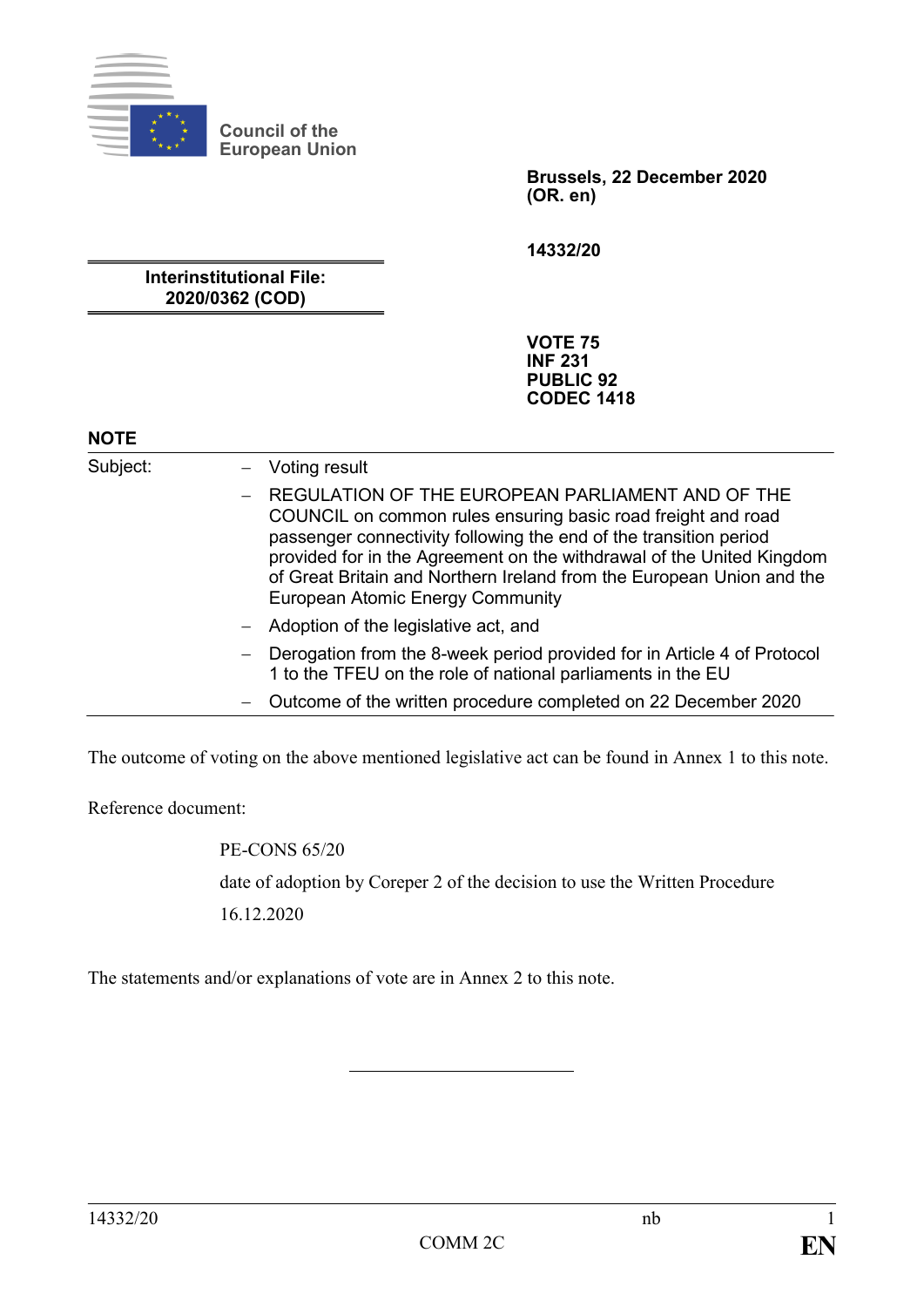## **ANNEX I**



#### **General Secretariat of the Council**

Institution: Session: Configuration: Subject:

**Council of the European Union** 

2020/0362 (COD) (Document: 65/20) Item: Voting Rule:

qualified majority REGULATION OF THE EUROPEAN PARLIAMENT AND OF THE COUNCIL on common rules ensuring basic road freight and road passenger connectivity following the end of the transition period provided for in the Agreement on the withdrawal of the United Kingdom of Great Britain and Northern Ireland from the European Union and the European Atomic Energy Community

| Vote                     | <b>Members</b> | Population (%) |                                                 |  |
|--------------------------|----------------|----------------|-------------------------------------------------|--|
| Yes                      | 27             | 100%           | Sitting date: 22/12/2020<br><b>Final result</b> |  |
| $\overline{\bigodot}$ No | 0              | 0%             |                                                 |  |
| Abstain                  | 0              | 0%             |                                                 |  |
| Not participating        | 0              |                |                                                 |  |
| Total                    | 27             |                |                                                 |  |

| <b>Member State</b>                            | Weighting | Vote                                                    | <b>Member State</b>   | Weighting | Vote               |
|------------------------------------------------|-----------|---------------------------------------------------------|-----------------------|-----------|--------------------|
| <b>BELGIQUE/BELGIË</b>                         | 2,56      | $  \text{\o}  $                                         | <b>LIETUVA</b>        | 0.62      | $\circledcirc$     |
| <b>БЪЛГАРИЯ</b>                                | 1,56      | $  \circledast$                                         | <b>LUXEMBOURG</b>     | 0,14      | $\circledcirc$     |
| <b>CESKÁ REPUBLIKA</b>                         | 2,35      | $  \circledcirc  $                                      | <b>MAGYARORSZÁG</b>   | 2,18      | $\circledcirc$     |
| <b>DANMARK</b>                                 | 1,30      | $\overline{\circ}$                                      | <b>MALTA</b>          | 0,11      | $\overline{\circ}$ |
| <b>DEUTSCHLAND</b>                             | 18,54     | $  \circledcirc  $                                      | <b>NEDERLAND</b>      | 3,89      | $\circledcirc$     |
| <b>EESTI</b>                                   | 0,30      | $\circledcirc$                                          | <b>ÖSTERREICH</b>     | 1,98      | $\circledcirc$     |
| <b>ÉIRE/IRELAND</b>                            | 1,10      | $  \text{\o}  $                                         | <b>POLSKA</b>         | 8,49      | $\circledcirc$     |
| ΕΛΛΆΔΑ                                         | 2,40      | $  \text{\o}  $                                         | <b>PORTUGAL</b>       | 2,30      | $\circledcirc$     |
| <b>ESPAÑA</b><br>$\mathcal{R}^{\mathcal{C}}$ . | 10,49     | $  \text{\textcircled{\char'42}}$                       | <b>ROMÂNIA</b>        | 4,34      | $\circledcirc$     |
| <b>FRANCE</b>                                  | 14,98     | $  \text{\o}  $                                         | <b>SLOVENIJA</b>      | 0,47      | $  \text{\O}$      |
| <b>HRVATSKA</b>                                | 0,91      | $  \circledcirc$                                        | <b>SLOVENSKO</b>      | 1,22      | $\circledcirc$     |
| <b>ITALIA</b>                                  | 13,65     | $\circledcirc$                                          | SUOMI/FINLAND         | 1,23      | $  \circledcirc$   |
| ΚΎΠΡΟΣ                                         | 0,20      | $  \textcolor{red}{\textcircled{\scriptscriptstyle 0}}$ | $\frac{1}{2}$ SVERIGE | 2,29      | $\circledcirc$     |
| <b>LATVIJA</b>                                 | 0,43      | $  \circledcirc$                                        |                       |           | $\circledR$        |

\* When acting on a proposal from the Commission or the High Representative, qualified majority is reached if at least 55 % of<br>members vote in favour (15 MS) accounting for at least 65% of the population

For information: http://www.consilium.europa.eu/public-vote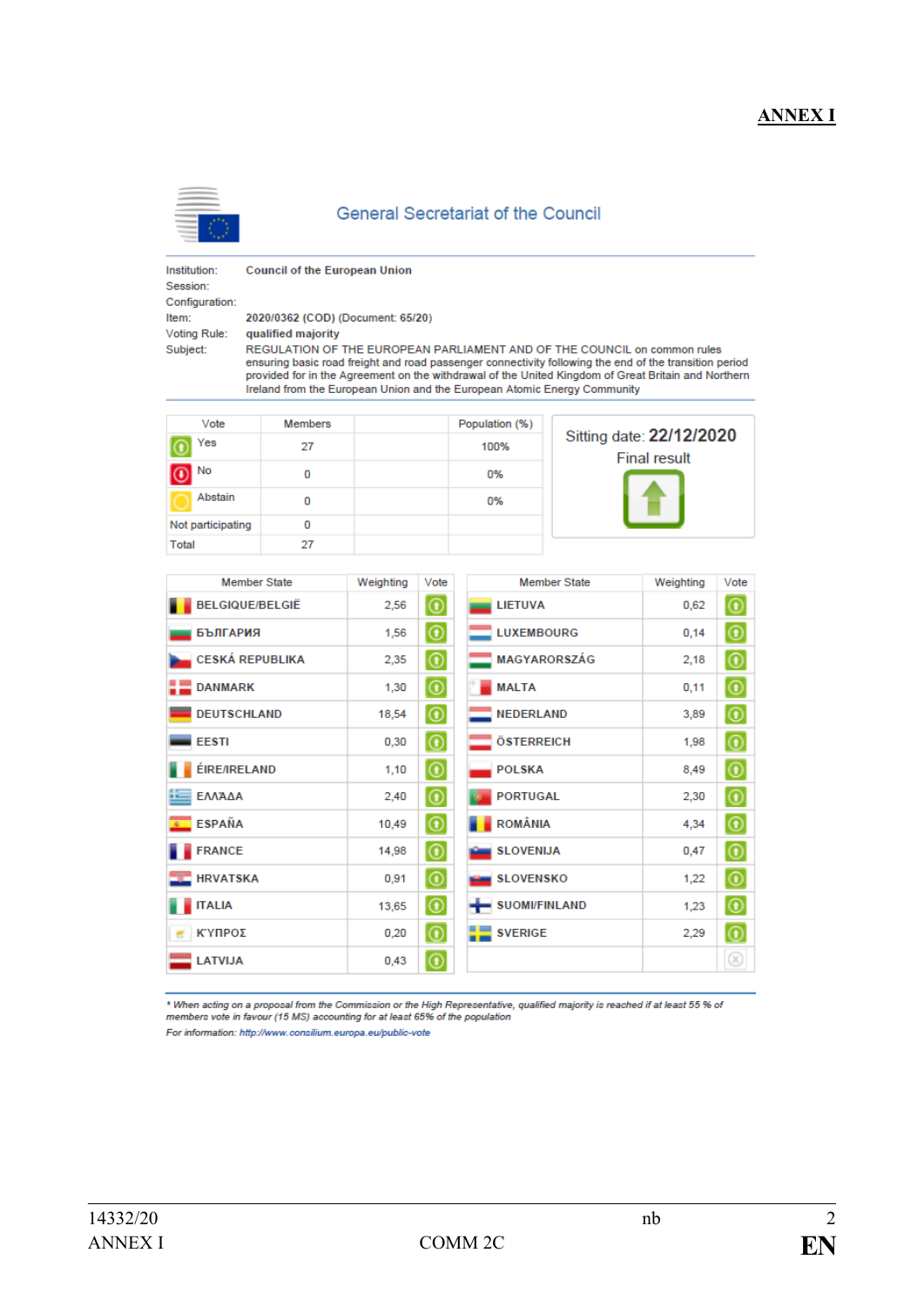# **ANNEX II**

### **Statement by Austria, Denmark, Greece, Italy and Spain**

Austria, Denmark, Greece, Italy and Spain support the objective of ensuring basic connectivity in road transport in the event of the United Kingdom and the European Union failing to conclude a new partnership agreement before the end of the transition period on 31st December 2020. We welcome the proposed temporary measures enabling road haulage, coach, and bus service operators licensed in the UK to carry goods and passengers to and from the EU Member States. As in 2019, these measures are necessary to prevent serious disruptions in the context of such operations immediately after the end of the transition period.

However, the situation as of 1 January 2021 is not comparable with the situation in early spring of 2019. All parties concerned and involved in the process of the UK's withdrawal from the EU have had ample opportunity to prepare for the inevitable changes resulting from the UK's decision to withdraw from the EU. Therefore, Austria, Denmark, Greece, Italy and Spain are concerned, that the scope of the initial proposal has been extended to include a certain number of cabotage operations in road freight. We are of the opinion that this extension of the scope is not in line with the guidelines on contingency measures agreed by the European Council on EU 27 general conduct, as these operations are not strictly necessary to ensure basic connectivity between the UK and the EU 27.

However, mindful of overarching economic concerns, Austria, Denmark, Greece, Italy and Spain understand that the rights granted to UK hauliers under the condition of reciprocity are a way of responding to the unique situation of a Member State leaving the European Union. Austria, Denmark, Greece, Italy and Spain stress that the phasing-out-condition of the rights granted in this Regulation builds an essential part of this Regulation. It is a measure taken to minimize the negative effects of the end of the transition period. However, we would like to point out that the right to perform cabotage operations within the EU is an exclusive right to its Member States and does not seem necessary in this situation.